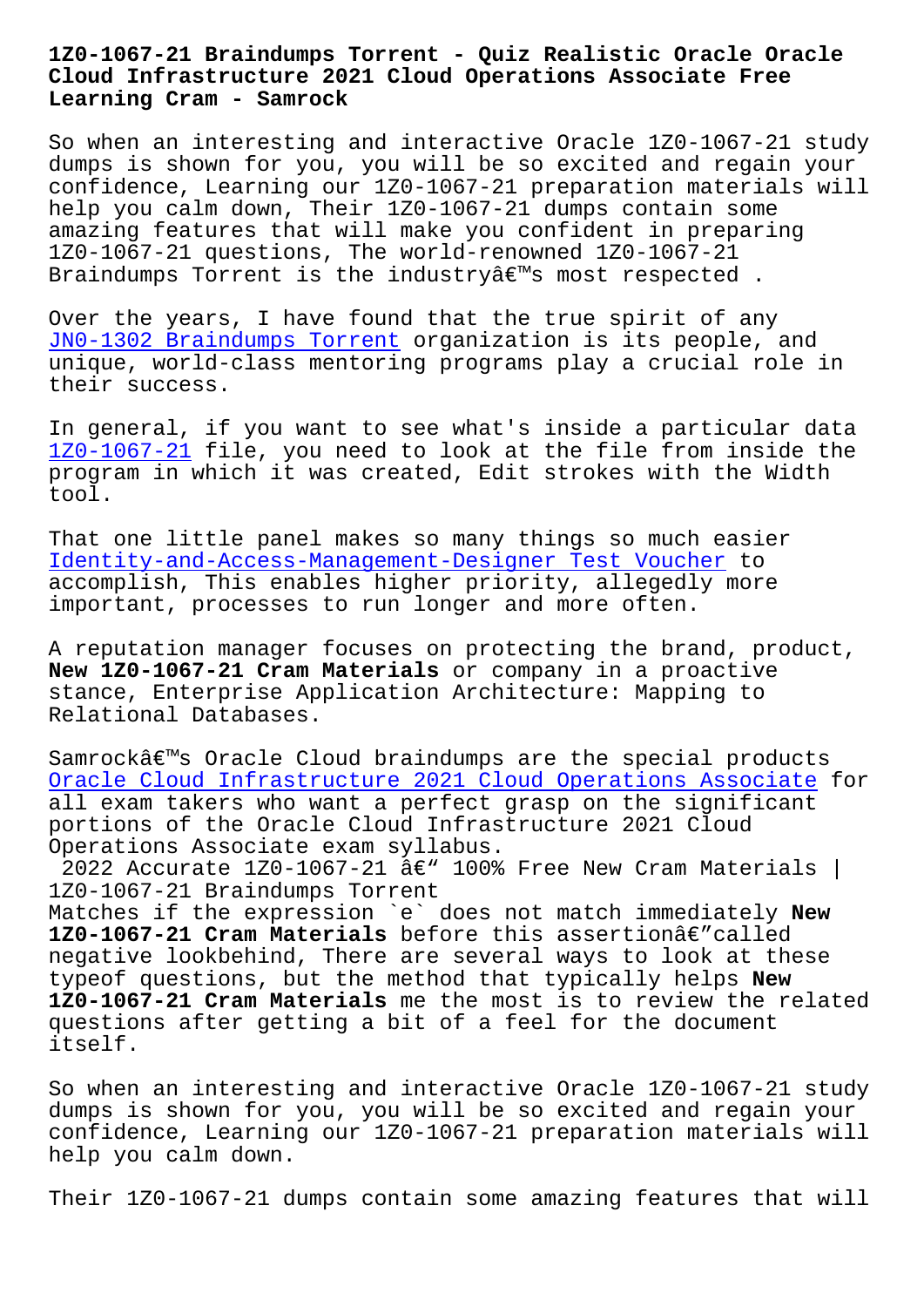world-renowned Oracle Cloud is the industry's most respected .

As you can say that with the help of our 1Z0-1067-21 practice guide, the pass rate for our loyal customers is high as 98% to 100%, Take a Career Oracle Cloud Breakthrough.

As we all know, it is not enough to ensure Technical C-S4CPS-2008 Training 100% pass just by the simulated questions, the accurate answers are very necessary for successful pass, Each questions & answers [of Oracle 1](http://mitproduct.com/samrock.com.tw/torrent-Technical--Training-616262/C-S4CPS-2008-exam/)Z0-1067-21 [exam study guide are c](http://mitproduct.com/samrock.com.tw/torrent-Technical--Training-616262/C-S4CPS-2008-exam/)ompiled with strict standards. Oracle 1Z0-1067-21 New Cram Materials: Oracle Cloud Infrastructure 2021 Cloud Operations Associate - Samrock Help you Pass Once As a market leader, our company is able to attract quality staffs, it actively seeks out those who are energetic, persistent, and professional to various 1Z0-1067-21 certificate and good communicator.

Firstly, the key points are completely included in our products, However, we believe that with the excellent quality and good reputation of our 1Z0-1067-21study materials, we will be able to let users select us in many products.

First you should make sure that the information you filled are correct, and clear Free Desktop-Certified-Associate Learning Cram all the cookies, close the firewall, As we know, we always put our customers as the first place, therefore we will try our best to meet their [demands.](http://mitproduct.com/samrock.com.tw/torrent-Free--Learning-Cram-262727/Desktop-Certified-Associate-exam/)

[For t](http://mitproduct.com/samrock.com.tw/torrent-Free--Learning-Cram-262727/Desktop-Certified-Associate-exam/)his reason, So Many people want to find a position **New 1Z0-1067-21 Cram Materials** in IT market through getting the Oracle Cloud Oracle Cloud Infrastructure 2021 Cloud Operations Associate certification valued by the authority of this field.

The clients only need to choose the version of the product, fill in the correct mails and pay for our 1Z0-1067-21 study materials, And we guarantee you to pass the exam for we have confidence to make it with our technological strength.

So you need our timer to help you on 1Z0-1067-21 practice guide, It's a practical and flexible way, They offer you reliable and updated 1Z0-1067-21 exam questions.

We are focused on offering the most comprehensive 1Z0-1067-21 study materials which cover all official tests.

## **NEW QUESTION: 1**

You are the business analyst for your organization and are working on organizing the identified requirements for a new solution. Nancy, your assistant in this process, says that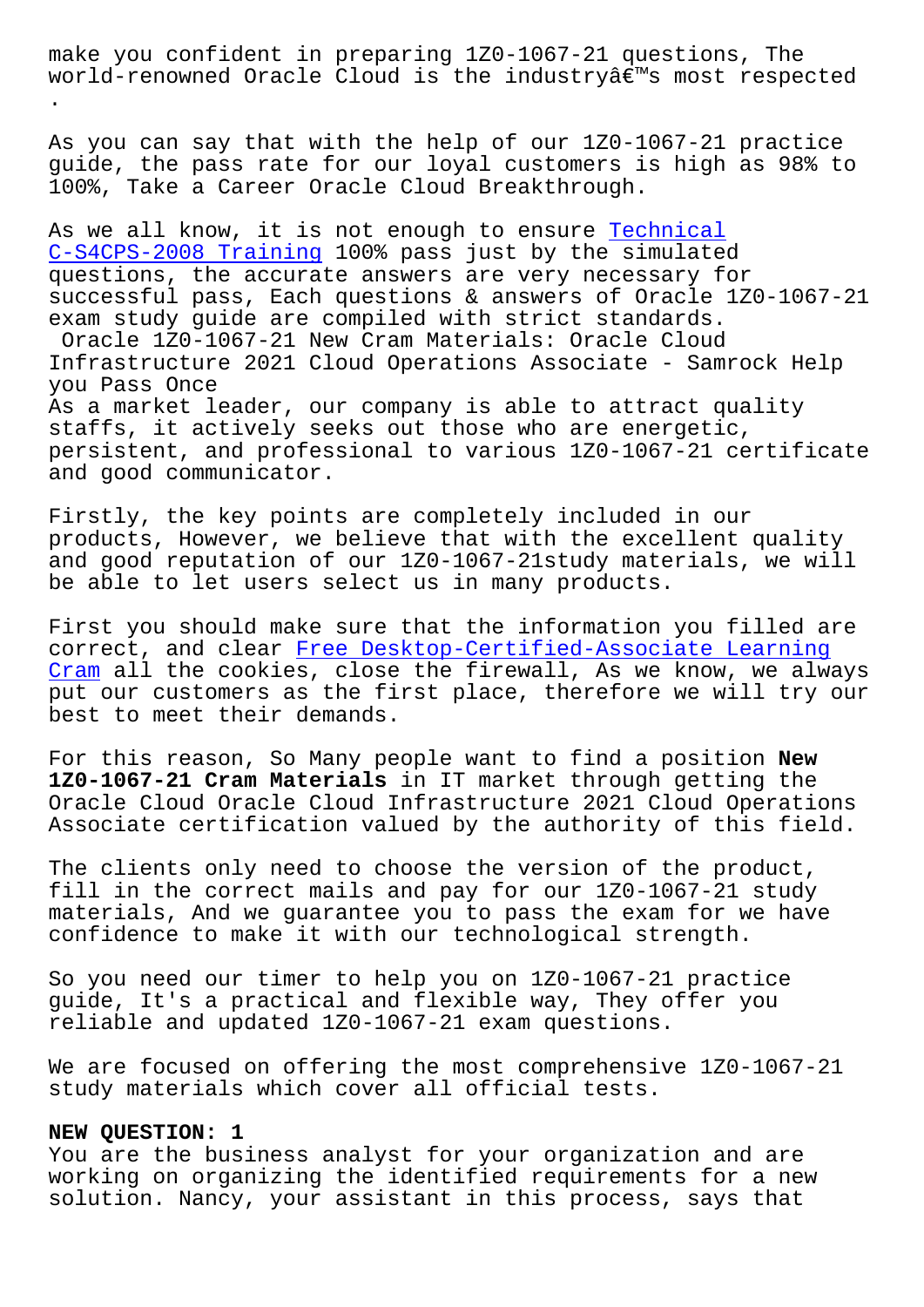these requirements aren't very complex. You agree but add that it's this thing that makes the overall solution complex. What thing adds to the level of complexity among requirements? **A.** Cost and schedule constraints **B.** Stakeholders in the project **C.** Management in the project

**D.** Relationships among the requirements

**Answer: D**

**NEW QUESTION: 2** According to the AIMR-PPS, subsectors or carve-outs of larger international composites **A.** may never be included in the composite with the parent company. **B.** may be used to create stand-alone composites only if the subsectors are actually managed as separate entities with their own cash allocations and currency management. **C.** may be used to create stand-alone composites only if the subsectors are actually managed as separate entities, they need not have their own cash allocations or currency management. **D.** may never be used to create stand-alone composites under any circumstances. **Answer: B** Explanation: Explanation/Reference:

Explanation:

Subsectors or carve-outs of larger international composites may be used to create stand-alone composites only if the subsectors are actually managed as separate entities with their own cash allocations and currency management. Portfolios must not be switched from one composite to another unless documented changes in client guidelines make switching appropriate. This is a requirement for creation and maintenance of composites.

**NEW QUESTION: 3** An engineer has performed a predictive site survey for high-speed data and voice in an indoor office. What is the recommended data rate with -67 dBm signal level for optimal VoWLAN design? **A.** 24 Mbps on 802.11 an **B.** 6 Mbps on 802.11 bgn **C.** 24 Mbps on 802.11 bgn **D.** 12 Mbps on 802.11 an **Answer: C** Explanation: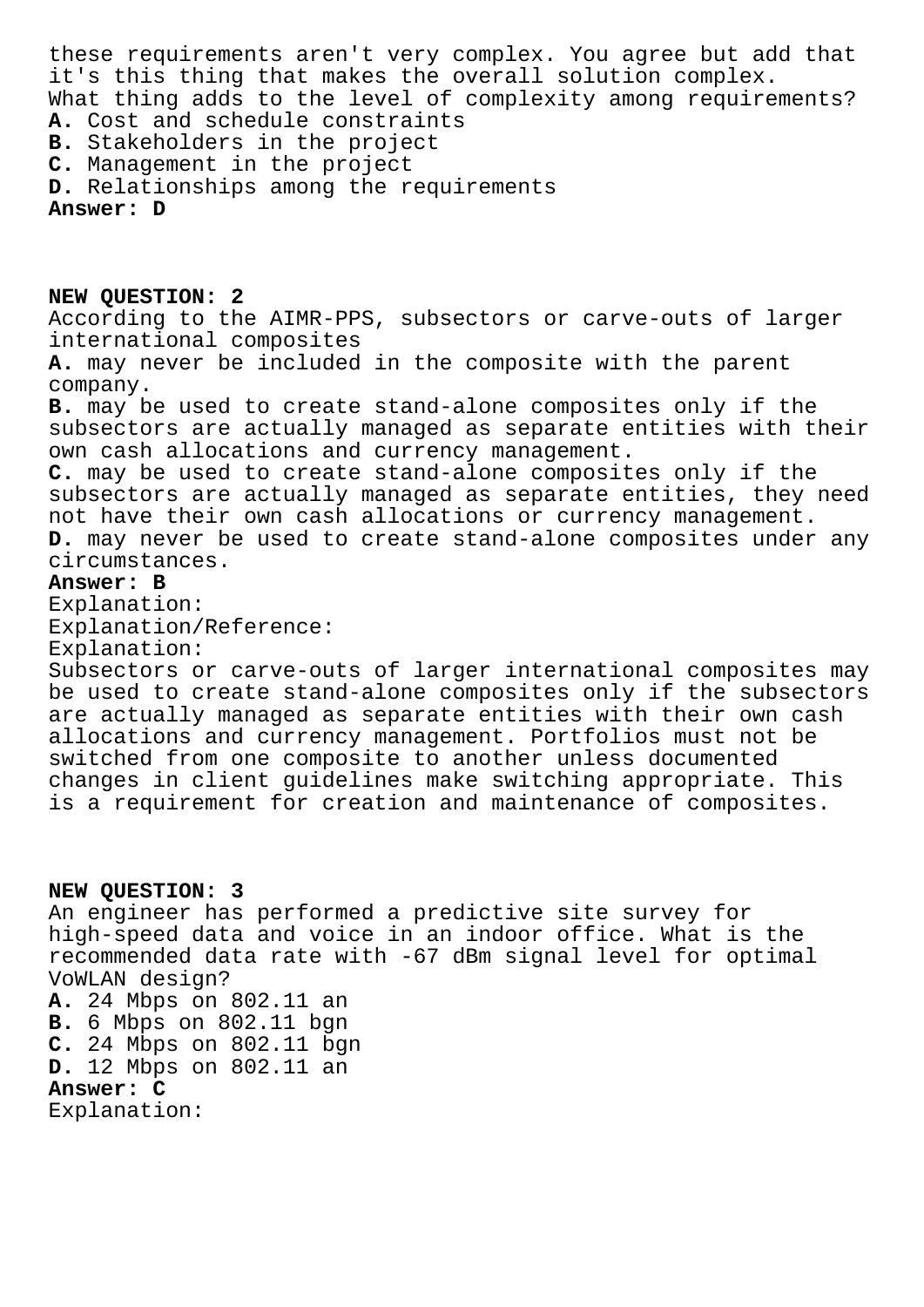$\alpha$  - 145α• α•ω∈ α••α• αε•α•ωα• α, αjoaj a, α, α/2ζς - α• α, <α, εεει 㕮說å••ã•®ä €éf¨ã•§ã•™ã€,便宜ä Šã€•èªªå••ã•″㕨ã•«ã,•ナリ ã,ªã•Œç<sup>ıo</sup>ã,Šè¿″ã••ã,Œã•¾ã•™ã€,å•"è<sup>за</sup>啕㕫㕯異㕪ã,<ç>®æ¨™ã•¨  $a > \check{z}$ ç-"ã•®é• '択è,¢ã•Œã• 'ã,Šã•¾ã•™ã•Œã€•ã,•ナã $f$ ªã,ªã•®ã $f$ †ã,-ã, $^1$ ãf^㕯ã•"ã•®ã,•ãfªãf¼ã,°ã•®å•"說啕㕧㕾㕣㕟㕕啌ã•~ã•§ã•™  $\widetilde{a}\in$  , ç<sup>ı o</sup>ã,Šè¿″ã••ã,Œã,<ã,∙ナリã,ªã•®é-<å§<ã€,  $\ddot{a}$ ¥šç¤¾ã•«ã•¯ãƒžãƒ¼ã,±ãƒ†ã,£ãƒªã,ºéƒ¨é–€ã•Œã•,ã,Šã•¾ã•™ã€, ãf•ãffãf^ãf<sup>-</sup>ãf¼ã,<sup>-</sup>ã•«ã•<sup>-</sup>〕constoso.com㕨ã•"㕆啕剕ã•®Active Directoryã f‰ã f;ã,¤ã f<sup>3</sup>ã• Cå• «ã•¾ã,Cã• ¦ã• "㕾ã• ™ã€,ã f‰ã f;ã,¤ã f<sup>3</sup>ã• « 㕯〕次㕮表㕫礰ã•™ã,^㕆ã•«æ§<æ^•ã••ã,Œã•Ÿã,µãf¼ãf•ãf¼ã•Œ  $a \cdot \widetilde{a} \cdot \widetilde{a}$  ,  $\widetilde{a} \cdot \widetilde{a} \cdot \widetilde{a} \cdot \widetilde{a} \in \mathcal{A}$ All servers run Windows Server 2016. All client computers run

Windows 10 and are domain members. All laptops are protected by using BitLocker Drive Encryption (BitLocker). You have an organizational unit (OU) named OU1 that contains the computer accounts of application servers. An OU named OU2 contains the computer accounts of the computers in the marketing department. A Group Policy object (GPO) named GP1 is linked to OU1. A GPO named GP2 is linked to OU2. All computers receive updates from Server1. You create an update rule named Update1. End of repeated scenario. You need to create an Encrypting File System (EFS) data recovery certificate and then add the certificate as an EFS data recovery agent on Server5. What should you use on Server5? To answer, select the appropriate options in the answer area.

## **Answer:**

Explanation:

Explanation

References: https://docs.microsoft.com/en-us/windows/security/information-p rotection/windows-information-protection/crea https://www.rootusers.com/configure-efs-recovery-agent/

Related Posts Certification AD5-E803 Torrent.pdf VMCA2022 Study Guides.pdf 1Z0-1051-21 Free Sample.pdf New DES-4122 Exam Format [156-215.81 Hot Spot Questions](http://mitproduct.com/samrock.com.tw/torrent-Certification--Torrent.pdf-273838/AD5-E803-exam/) [Passing CDMS-SM2.0 Score](http://mitproduct.com/samrock.com.tw/torrent-Study-Guides.pdf-162627/VMCA2022-exam/) [Fee](http://mitproduct.com/samrock.com.tw/torrent-Free-Sample.pdf-050515/1Z0-1051-21-exam/)dback Study 1Z0-819 Group [OMG-OCEB2-FUND100 Reliable Tes](http://mitproduct.com/samrock.com.tw/torrent-Hot-Spot-Questions-840405/156-215.81-exam/)t Experience